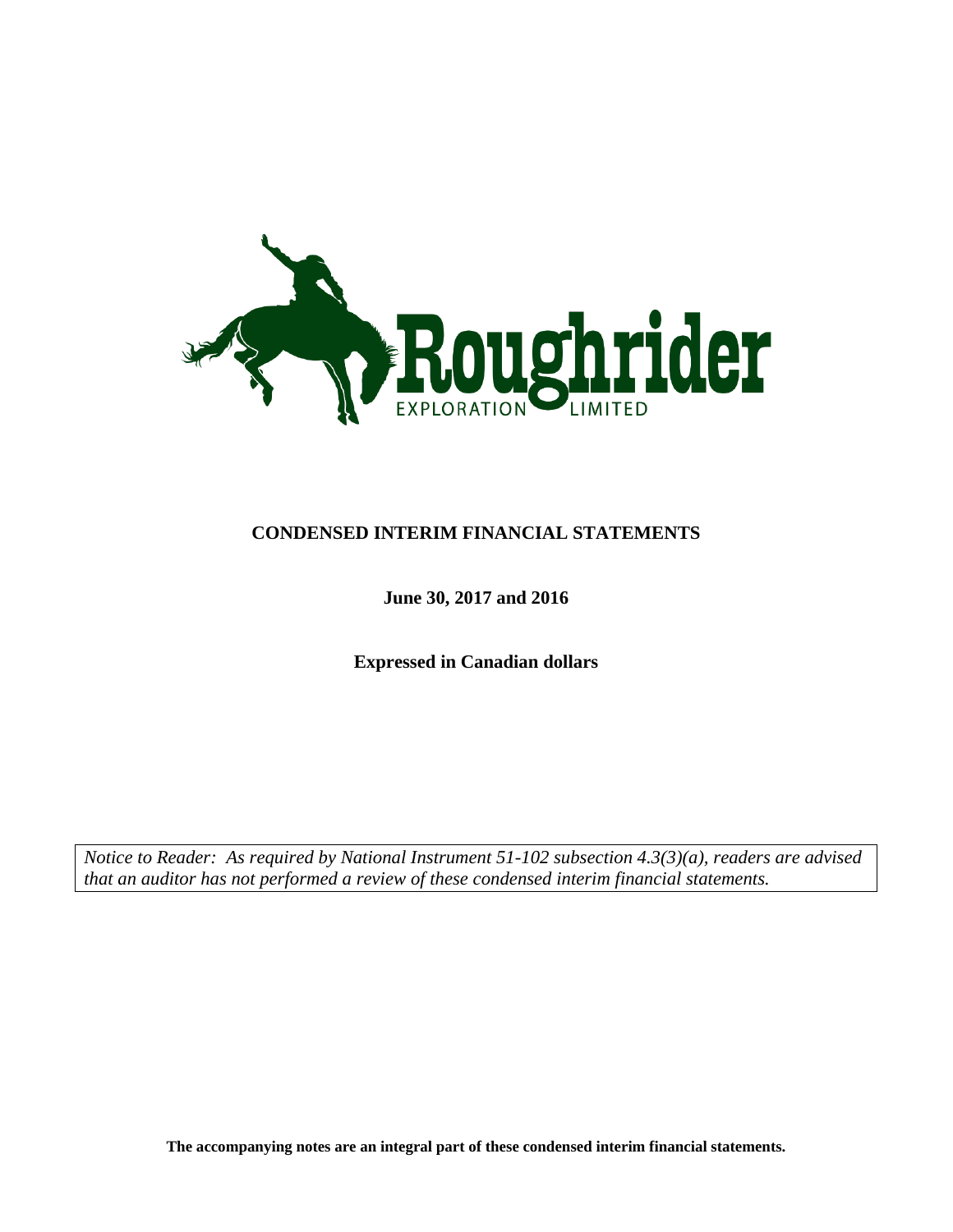### **CONDENSED INTERIM STATEMENTS OF FINANCIAL POSITION**

*Expressed in Canadian Dollars Unaudited – Prepared by Management*

|                                                                                           | June 30,<br>2017                                 |              | December 31,<br>2016                             |
|-------------------------------------------------------------------------------------------|--------------------------------------------------|--------------|--------------------------------------------------|
| <b>ASSETS</b>                                                                             |                                                  |              |                                                  |
| <b>Current assets</b><br>Cash and cash equivalents<br>Receivables<br>Prepaid expenses     | \$<br>334,851<br>9,198<br>4,267<br>348,316       | $\mathbb{S}$ | 476,425<br>36,404<br>7,857<br>520,686            |
| <b>Non-current assets</b><br>Exploration property acquisition costs (Note 4)              | \$<br>1,210,045<br>1,558,361                     | \$           | 1,196,112<br>1,716,798                           |
| <b>LIABILITIES AND SHAREHOLDERS' EQUITY</b>                                               |                                                  |              |                                                  |
| <b>Current liabilities</b><br>Accounts payable and accrued liabilities (Note 7)           | \$<br>221,113                                    | $\mathbb{S}$ | 112,394                                          |
| <b>Non-current liabilities</b><br>Flow-through premium (Note 5)                           | 48,595<br>269,708                                |              | 51,010<br>163,404                                |
| <b>Shareholders' equity</b><br>Capital stock (Note 6)<br>Other equity reserves<br>Deficit | 4,283,900<br>511,418<br>(3,506,665)<br>1,288,653 |              | 4,274,221<br>511,418<br>(3,232,245)<br>1,553,394 |
|                                                                                           | \$<br>1,558,361                                  | \$           | 1,716,798                                        |

Nature and continuance of operations (Note 1) Related party transactions (Note 7)

#### **On behalf of the Board of Directors on August 29, 2017**

*Signed "Scott Gibson" Signed "Alex Heath"* Director Director Director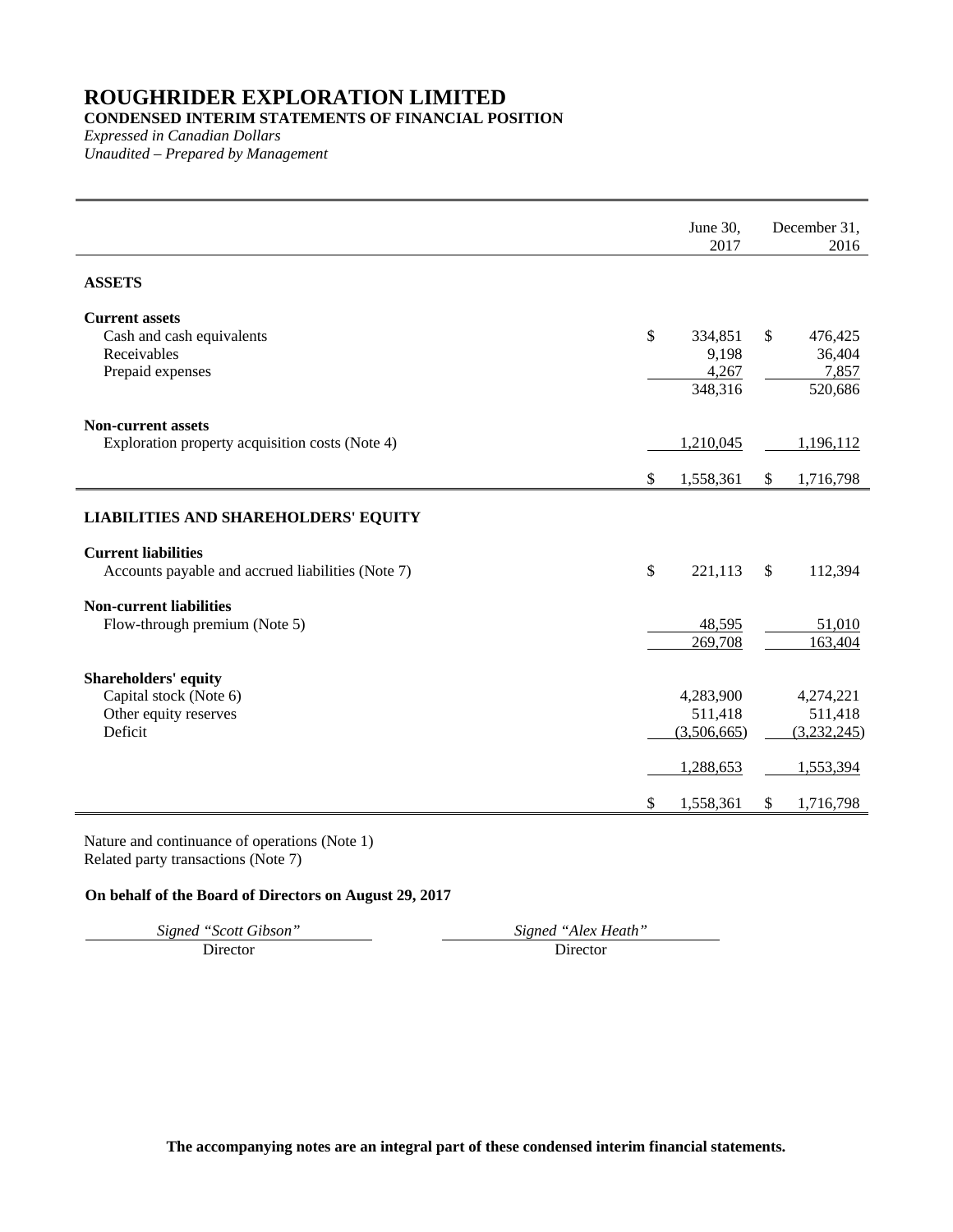### **CONDENSED INTERIM STATEMENTS OF LOSS AND COMPREHENSIVE LOSS**

*Expressed in Canadian Dollars*

*Unaudited – Prepared by Management*

|                                                           | three months ended<br>June 30,<br>2017 | For the | June 30,<br>2016 |              | six months ended<br>June $30$ .<br>2017 | For the | June $30$ ,<br>2016 |
|-----------------------------------------------------------|----------------------------------------|---------|------------------|--------------|-----------------------------------------|---------|---------------------|
| <b>EXPENSES</b><br>Exploration expenses (Note 4 and 7)    | 2,390                                  |         | 73,565           |              | 14,492                                  |         | 86,565              |
| Filing fees                                               | 6,970                                  |         | 4,708            |              | 11,329                                  |         | 8,109               |
| Flow-through premium recovery (Note 5)                    | (398)                                  |         | (9,196)          |              | (2,415)                                 |         | (10, 821)           |
| Interest income                                           | (97)                                   |         | (675)            |              | (195)                                   |         | (1,084)             |
| Marketing (Note 7)                                        | 11,534                                 |         | 406              |              | 23,207                                  |         | 4,681               |
| Office expenses                                           | 9,166                                  |         | 6,723            |              | 14,760                                  |         | 14,382              |
| Professional fees                                         | 40,350                                 |         | 9,759            |              | 55,758                                  |         | 14,196              |
| Salaries and personnel costs                              | 76,835                                 |         | 56,896           |              | 138,663                                 |         | 115,022             |
| Share-based compensation                                  |                                        |         |                  |              |                                         |         | 12,000              |
| Write-off exploration property acquisition costs (Note 4) | 18,821                                 |         |                  |              | 18,821                                  |         |                     |
| Loss and comprehensive loss for the period                | 165,571                                |         | 142,186          |              | 274,420                                 |         | 243,050             |
| Basic and diluted loss per common share                   | \$<br>(0.00)                           | \$      | (0.01)           | $\mathbb{S}$ | (0.01)                                  | \$      | (0.01)              |
| Weighted average number of common shares outstanding      | 36,574,757                             |         | 24,128,380       |              | 36,563,768                              |         | 23,288,011          |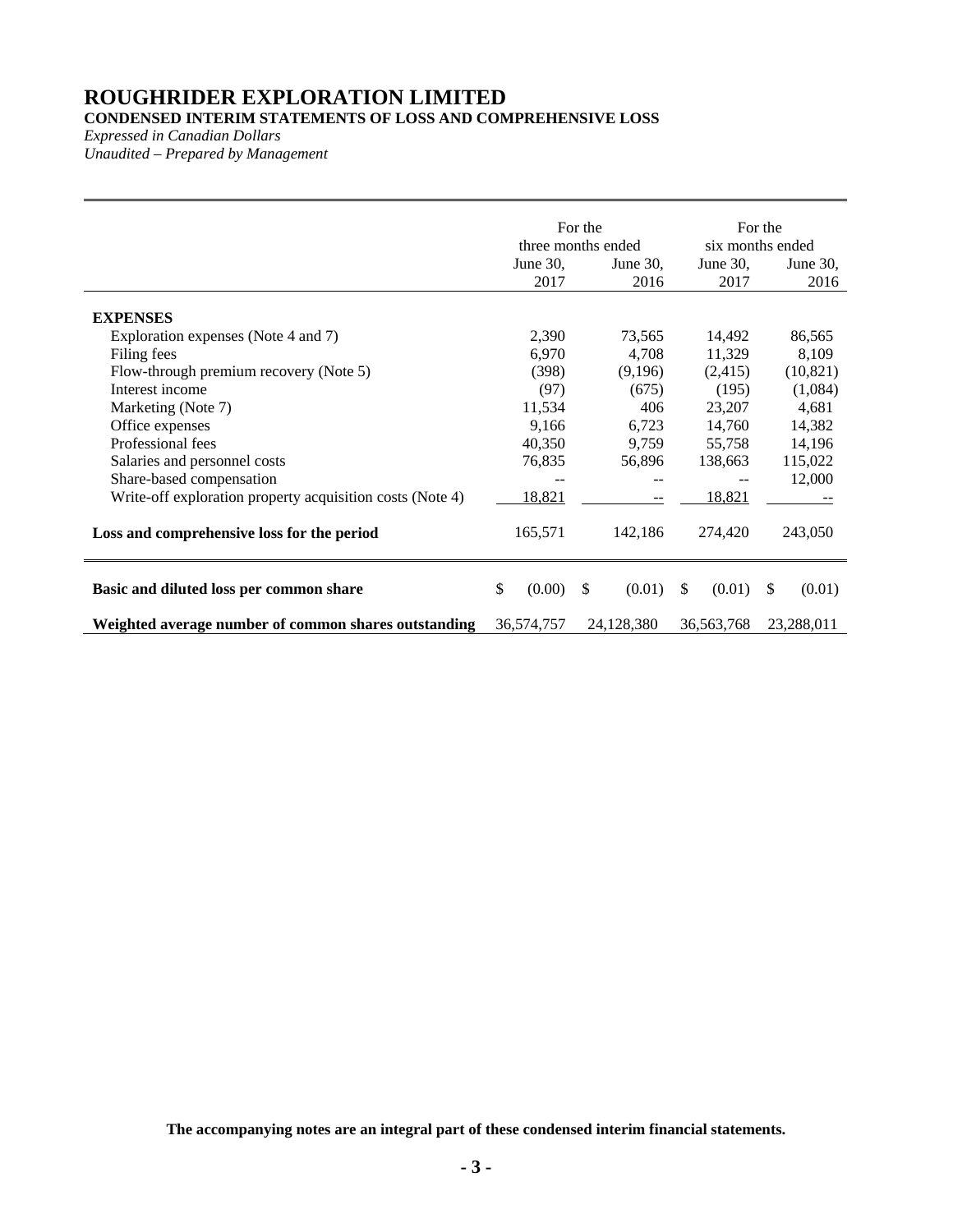### **CONDENSED INTERIM STATEMENT OF CHANGES IN SHAREHOLDERS' EQUITY**

*Expressed in Canadian Dollars*

*Unaudited – Prepared by Management*

|                                                            |                            | <b>Capital Stock</b> |                                                  |                |                               |
|------------------------------------------------------------|----------------------------|----------------------|--------------------------------------------------|----------------|-------------------------------|
|                                                            | Number of<br><b>Shares</b> | Amount               | <b>Other</b><br><b>Equity</b><br><b>Reserves</b> | <b>Deficit</b> | <b>Total</b><br><b>Equity</b> |
| <b>Balance, December 31, 2015</b>                          | 23,043,782                 | \$3,582,382          | \$453,782                                        | \$(2,702,074)  | \$1,334,090                   |
| Private placement<br>Issuance costs<br>Warrants issued     | 1,035,147                  | 72,460<br>(3,371)    | (2,548)                                          |                | 72,460<br>(5,919)             |
| with private placement<br>Share-based payments             |                            | (31,200)             | 32,500<br>12,000                                 |                | 1,300<br>12,000               |
| Property payment<br>Loss for the period                    | 75,000                     | 9,000                | --                                               | (243,050)      | 9,000<br>(243,050)            |
| Balance, June 30, 2016                                     | 24, 153, 929               | \$3,629,271          | \$495,734                                        | \$(2,945,124)  | \$1,179,881                   |
| Balance, December 31, 2016                                 | 36, 374, 757               | \$4,274,221          | \$511,418                                        | \$(3,232,245)  | \$1,553,394                   |
| Private placement<br>Issuance costs<br>Loss for the period | 200,000                    | 10,000<br>(321)      |                                                  | (274, 420)     | 10,000<br>(321)<br>(274, 420) |
| <b>Balance, June 30, 2017</b>                              | 36,574,757                 | \$4,283,900          | \$511,418                                        | \$(3,506,665)  | \$1,288,653                   |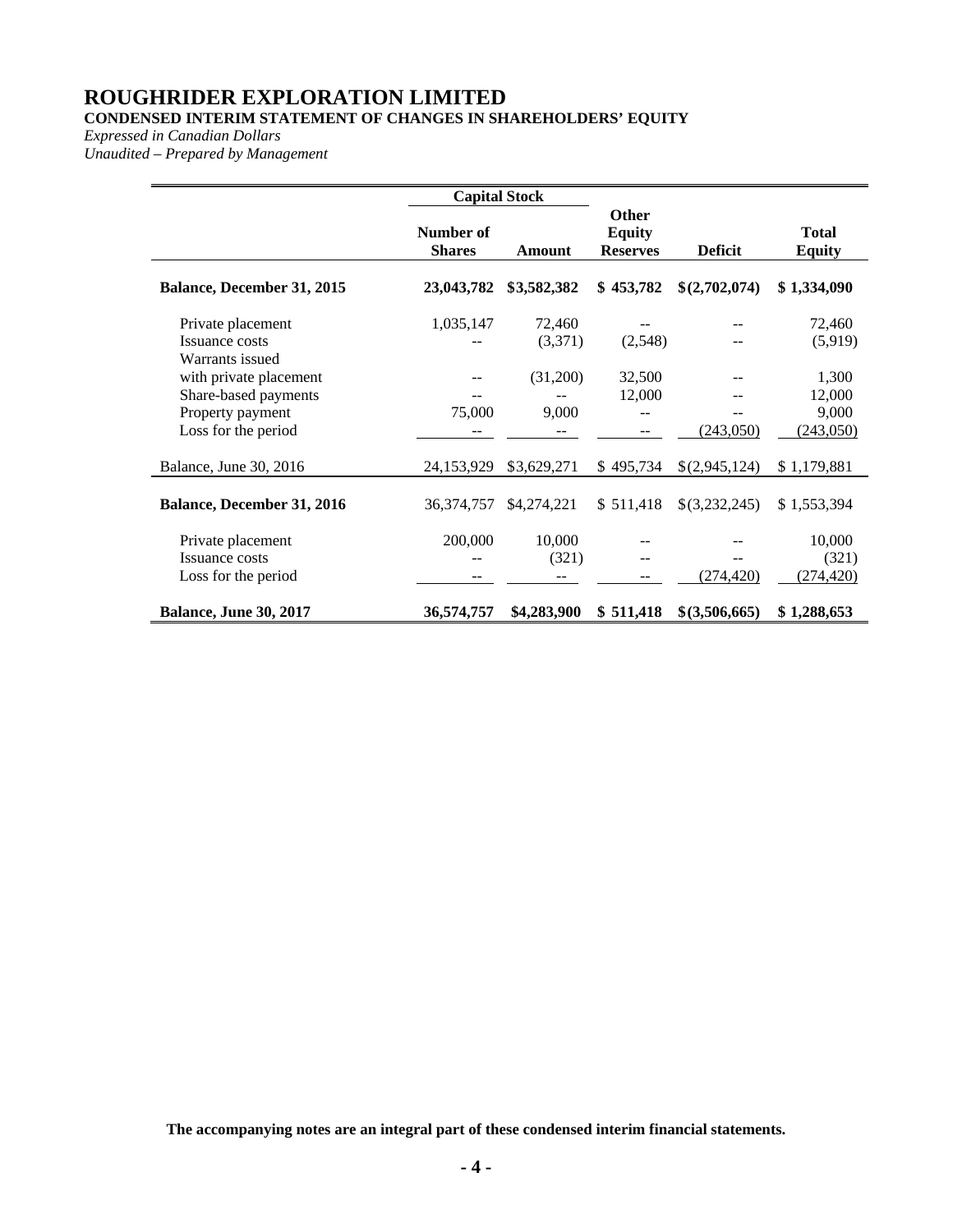### **CONDENSED INTERIM STATEMENTS OF CASH FLOWS**

*Expressed in Canadian Dollars*

*Unaudited – Prepared by Management*

|                                                                 |              | For the            |                     | For the          |
|-----------------------------------------------------------------|--------------|--------------------|---------------------|------------------|
|                                                                 |              | three months ended |                     | six months ended |
|                                                                 | June 30,     | June 30,           | June 30,            | June 30,         |
|                                                                 | 2017         | 2016               | 2017                | 2016             |
| <b>OPERATING ACTIVITIES</b>                                     |              |                    |                     |                  |
| Loss for the period                                             | \$(165,571)  | \$(142, 186)       | \$(274,420)         | \$(243,050)      |
| Items not affecting cash:                                       |              |                    |                     |                  |
| Flow-through premium recovery (Note 5)                          | (398)        | (9,196)            | (2,415)             | (10, 821)        |
| Share-based payments                                            |              |                    |                     | 12,000           |
| Write-off of exploration property acquisition costs<br>(Note 4) | 18,821       |                    | 18,821              |                  |
| Changes in non-cash working capital items:                      |              |                    |                     |                  |
| Receivables                                                     | (5, 347)     | (5,233)            | 27,206              | (5,390)          |
| Prepaid expenses                                                | 3,800        | 9,657              | 3,590               | 8,258            |
| Accounts payable and accrued liabilities                        | 101,455      | 38,837             | 108,719             | 86,791           |
| Net cash provided by/(used in) operating activities             | (47,240)     | (108, 121)         | (118, 499)          | (152, 212)       |
| <b>INVESTING ACTIVITIES</b>                                     |              |                    |                     |                  |
| Additions of mineral properties                                 | (27,763)     | (533)              | (32, 754)           | (533)            |
| Net cash provided by investing activities                       | (27,763)     | (533)              | (32, 754)           | (533)            |
| <b>FINANCING ACTIVITIES</b>                                     |              |                    |                     |                  |
| Repayment of loans                                              |              |                    |                     | (22, 460)        |
| Shares and warrants issued in private placements                |              |                    | 10,000              | 72,460           |
| Share issue costs                                               |              | $- \, -$           | (321)               | (4,619)          |
| Net cash used in financing activities                           | $-$          |                    | 9,679               | 45,381           |
| Increase / (decrease) in cash for the period                    | (75,003)     | (108, 654)         | (141, 754)          | (107, 364)       |
| Cash, beginning of period                                       | 409,854      | 376,392            | 476,425             | 375,102          |
| Cash, end of period                                             | \$334,851    | \$267,738          | \$334,851           | \$267,738        |
|                                                                 |              |                    |                     |                  |
| Cash consists of:                                               |              |                    |                     |                  |
| Cash                                                            | 34,851<br>\$ | \$<br>40,998       | 34,851<br>\$        | 40,998<br>\$     |
| Cashable guaranteed investment certificate                      |              |                    |                     |                  |
| issued by a Canadian bank                                       | 300,000      | 226,740            | 300,000             | 226,740          |
|                                                                 | 334,851      | 267,738            | 334,851             | 267,738          |
| Cash paid during the period for interest and taxes              | 65           | 5                  | 444                 | 686              |
| Non-cash transactions affecting cash flows from                 |              |                    |                     |                  |
| Investing and financing activities:                             |              |                    |                     |                  |
| Finder's warrant valuation                                      | \$           | \$                 | \$                  | 2,570<br>\$      |
| Shares issued for property                                      | \$           | \$<br>9,000        | $\hat{\mathcal{L}}$ | \$<br>9,000      |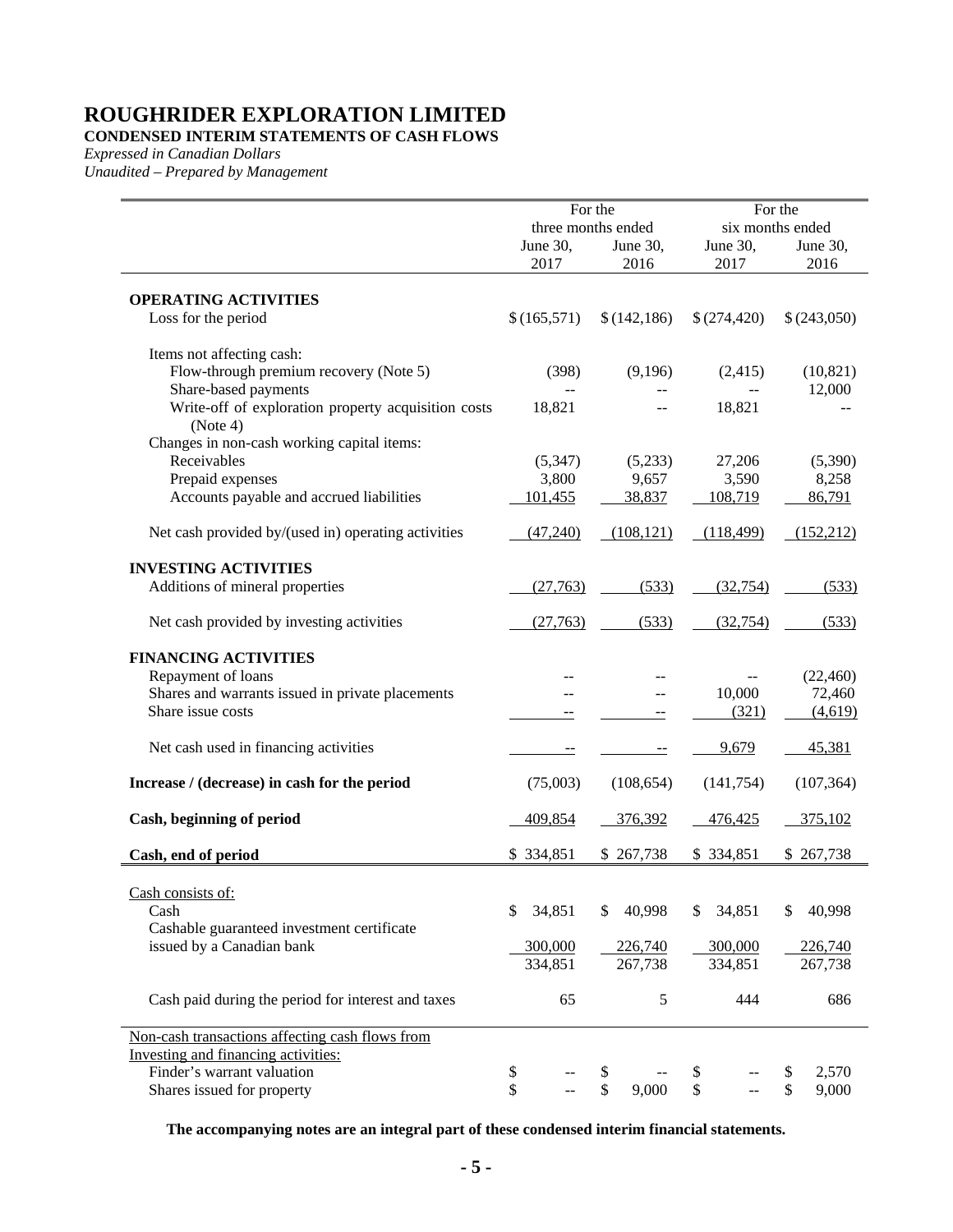NOTES TO THE CONDENSED INTERIM FINANCIAL STATEMENTS For the six months ended June 30, 2017 *Expressed in Canadian Dollars Unaudited – Prepared by Management*

#### **1. NATURE AND CONTINUANCE OF OPERATIONS**

Roughrider Exploration Limited ("Roughrider" or the "Company") was incorporated on December 7, 2011 under the *British Columbia Business Corporations Act*. The Company is listed on the TSX Venture Exchange as a Tier 2 Mining Issuer. The principal business of the Company is the exploration and evaluation of mineral properties. The principal focus of the Company is exploring the Genesis property, a uranium project located to the northeast of the Athabasca Basin in Saskatchewan.

The address of the Company's head office is Suite 420 - 625 Howe Street, Vancouver, British Columbia, Canada, V6C 2T6. The address of the Company's registered office is 2500 - 700 West Georgia Street, Vancouver, British Columbia, Canada, V7Y 1B3.

These financial statements have been prepared in accordance with International Financial Reporting Standards ("IFRS") with the assumption that the Company will be able to realize its assets and discharge its liabilities in the normal course of business rather than through a process of forced liquidation. The financial statements do not include adjustments to amounts and classifications of assets and liabilities that might be necessary should the Company be unable to continue operations.

The Company has no source of revenue, has an accumulated deficit of \$3,506,665 at June 30, 2017, and expects to incur further losses in order to explore its mineral properties. These factors cast significant doubt upon the Company's ability to continue as a going concern and, therefore suggest that the Company may be unable to realize its assets and discharge its liabilities in the normal course of business.

The Company's continuing operations are dependent upon its ability to obtain sufficient financing to explore the Genesis property, and upon the successful exploration and development or sale of the Company's exploration projects. Although the Company has been successful in obtaining financing to begin this process, there is no assurance that it will be able to obtain adequate financing in the future, or that such financing will be on terms that are advantageous to the Company.

#### **2. BASIS OF PREPARATION**

These condensed interim financial statements, including comparatives, have been prepared using accounting policies consistent with IFRS applicable to the preparation of interim financial statements as issued by the International Accounting Standards Board ("IASB") including International Accounting Standard ("IAS") 34 Interim Financial Reporting, and are consistent with interpretations by the International Financial Reporting Interpretations Committee ("IFRIC") which were effective as of August 29, 2017, the date the Board of Directors authorized these financial statements for issuance.

The preparation of these condensed interim financial statements required management to make certain estimates, judgments and assumptions that affect the reported amounts of assets and liabilities at the date of the condensed interim financial statements. Actual results could differ from these estimates. Critical estimates and judgments are discussed more fully in the Company's audited financial statements for the period ended December 31, 2016.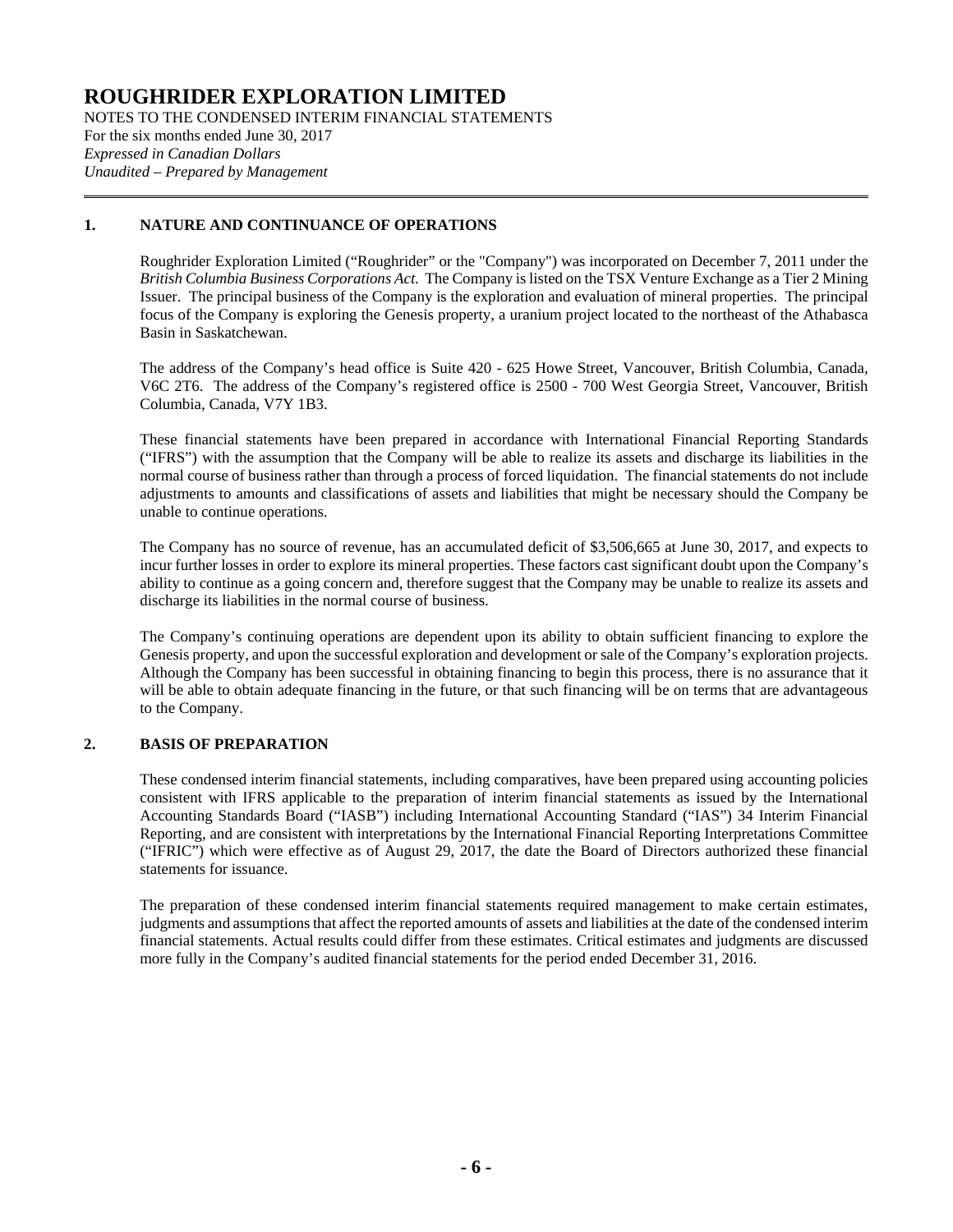NOTES TO THE CONDENSED INTERIM FINANCIAL STATEMENTS For the six months ended June 30, 2017 *Expressed in Canadian Dollars Unaudited – Prepared by Management*

#### **3. SIGNIFICANT ACCOUNTING POLICIES**

#### **a. Basis of presentation**

These condensed interim financial statements are expressed in Canadian dollars, the Company's functional and presentation currency, the currency of the primary economic environment in which it operates. These condensed interim financial statements have been prepared on a historical cost basis, except for financial instruments classified as *financial instruments at fair value through profit and loss*, which are stated at their fair value. In addition, these condensed interim financial statements have been prepared using the accrual basis of accounting except for cash flow information.

Accounting policies used in the preparation of these financial statements are consistent with those described in the Company's audited annual financial statements for the period ended December 31, 2016.

#### **b. Recent accounting pronouncements**

For the Company's year ended December 31, 2018:

*IFRS 7, Financial Instruments: Disclosures* amendment requires additional disclosures on transition from IAS 39 and IFRS 9, and will be effective for the Company's year ended December 31, 2018.

*IFRS 9, Financial Instruments* introduces the new requirements for the classification, measurement and de-recognition of financial assets and financial liabilities. Specifically, *IFRS 9* requires all recognized financial assets that are within the scope of *IAS 39 Financial Instruments: Recognition and Measurement* to be subsequently measured at amortized cost or fair value. The amendment also introduces a third measurement category for financial assets: fair value through other comprehensive income, and includes a single, forward-looking 'expected loss' impairment model. These amendments will be effective for the Company's year ended December 31, 2018.

*IFRS 15, Revenue from Contracts with Customers:* This new standard establishes a new control-based revenue recognition model which could change the timing of revenue recognition.

#### For the Company's year ended December 31, 2019:

*IFRS 16, Leases:* This new standard eliminates the classification of leases as either operating leases or finance leases and introduces a single lessee accounting model which requires the lessee to recognize assets and liabilities for all leases with a term of longer than 12 months.

The Company is in the process of assessing the impact of the upcoming changes in accounting standards.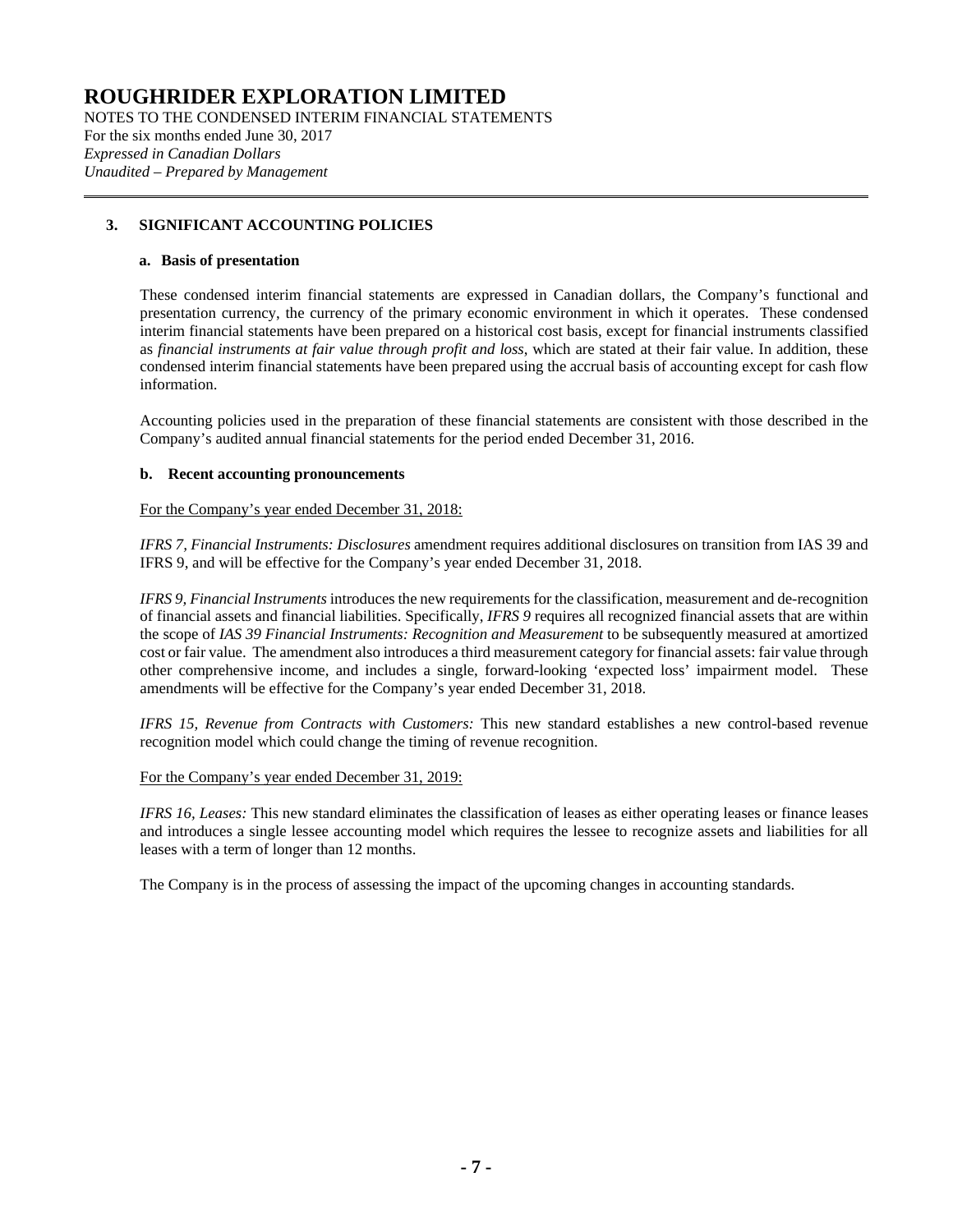NOTES TO THE CONDENSED INTERIM FINANCIAL STATEMENTS For the six months ended June 30, 2017 *Expressed in Canadian Dollars Unaudited – Prepared by Management*

#### <span id="page-7-0"></span>**4. EXPLORATION PROPERTY**

#### **a. Acquisition costs**

|                                                                            | June 30,<br>2017 |              | December<br>31, 2016         |
|----------------------------------------------------------------------------|------------------|--------------|------------------------------|
| Genesis property, Saskatchewan, Canada<br>Iron Butte property, Nevada, USA | \$.<br>13,933    |              | $1,196,112 \quad $1,196,112$ |
| Total                                                                      | 1,210,045        | <sup>S</sup> | 1,196,112                    |

#### *Genesis property*

On July 16, 2014, the Company entered into an option agreement, subsequently amended, with Kivalliq Energy Corp, ("Kivalliq") under which Roughrider may earn up to an 85% interest in Kivalliq's "Genesis" uranium project (the "Genesis property").

Under the terms of the amended option agreement, the Company may earn an initial 50% interest by making cash payments, incurring expenditures, and issuing shares as follows:

|                                        | Payments         | Expenditures       | Common shares            |
|----------------------------------------|------------------|--------------------|--------------------------|
| On the effective date of the agreement | $$125,000^{(1)}$ | N/A                | 1,969,828(1)             |
| On or before December 31, 2014         | N/A              | $$1,000,000^{(1)}$ | N/A                      |
| On signing of the amending agreement   | $$400,000^{(1)}$ | N/A                | N/A                      |
| On or before August 31, 2016           | N/A              | N/A                | 1,969,828 <sup>(4)</sup> |
| On or before August 31, 2017           | $$175,000^{(2)}$ | \$1,100,000        | N/A                      |
| Total                                  | \$700,000        | $$2,100,000^{(3)}$ | 3,939,656                |

 $<sup>(1)</sup>$  This amount has been paid, this expenditure incurred, or these shares issued as of December 31, 2015.</sup>

 $(2)$  This amount may be paid either in cash or in shares, at Roughrider's election.

 $^{(3)}$  As of June 30, 2017, the Company has incurred expenditures of \$1,904,000 including GST, as allowed under the amended option agreement.

 $(4)$  These shares have been issued as of December 31, 2016.

The Company may acquire a further 35% interest (for an aggregate 85% interest) by making cash payments, incurring expenditures, and issuing shares as follows:

|                              | Payments         | Expenditures | Common shares |
|------------------------------|------------------|--------------|---------------|
| On or before August 31, 2018 | $$250,000^{(1)}$ | N/A          | N/A           |
| On or before August 31, 2019 | $$450,000^{(1)}$ | \$2,500,000  | N/A           |

(1) This amount may be paid either in cash or in shares, at Roughrider's election.

During the year ended December 31, 2016, Roughrider acquired additional claims within the boundary of the Genesis project for the issuance of 75,000 common shares, valued at \$9,000, and the creation of a 2% net smelter returns royalty ("NSR") on production from the area covered by the licences. The NSR may be reduced to 1% by the payment of \$500,000 within six months of publishing a feasibility study incorporating the area covered by the licences.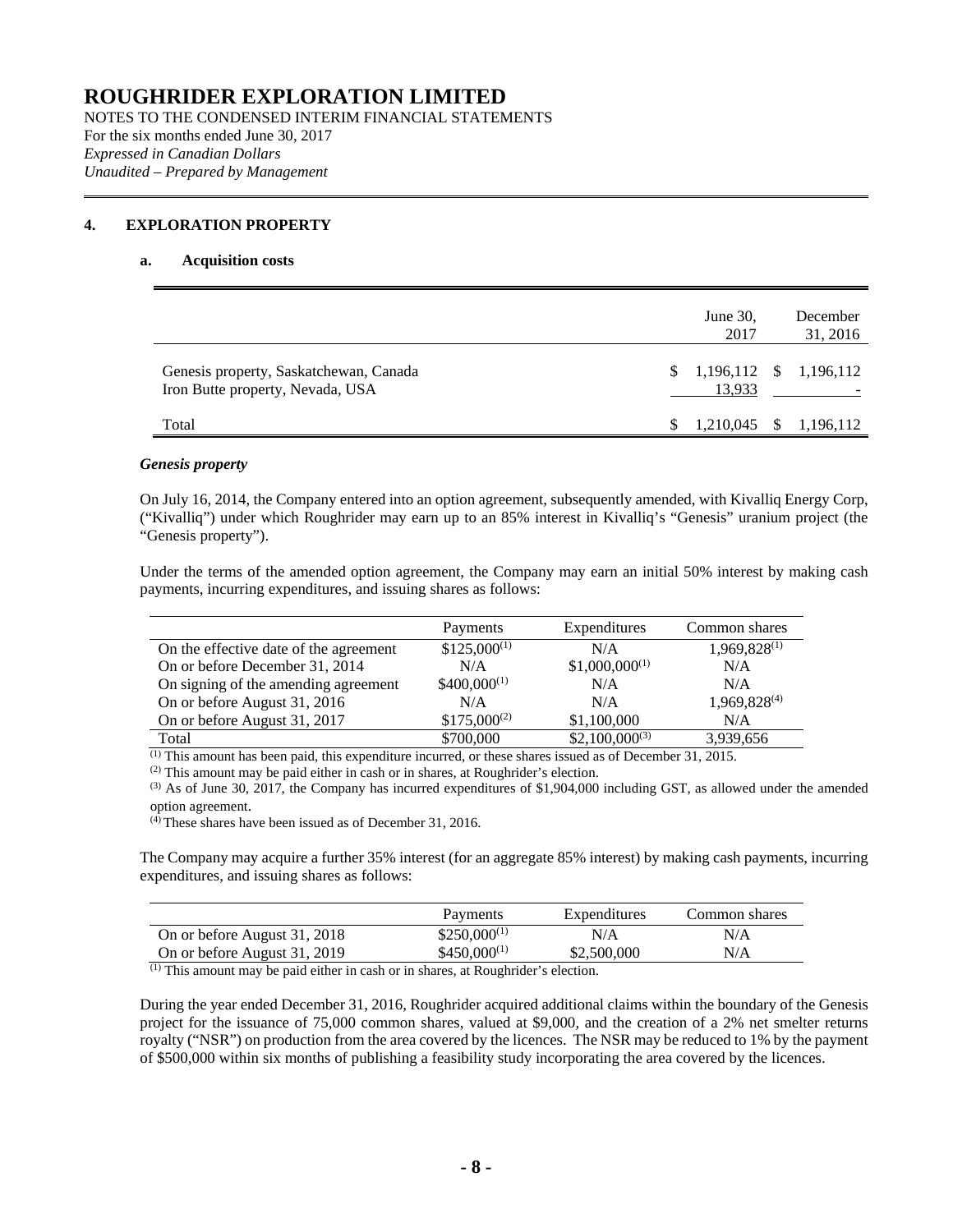NOTES TO THE CONDENSED INTERIM FINANCIAL STATEMENTS For the six months ended June 30, 2017 *Expressed in Canadian Dollars Unaudited – Prepared by Management*

#### **[4.](#page-7-0) EXPLORATION PROPERTY** (cont'd)

#### *Iron Butte property*

On June 21, 2017, the Company entered into an option agreement, with David C. and Debra J. Knight Living Trust (the "Optionor"), under which Roughrider may earn up to a 100% interest in 24 mining claims comprising the Iron Butte oxide gold-silver project in Lander County, Nevada (the "Iron Butte property").

Under the terms of the option agreement, the Company may earn a 100% interest by making cash payments and issuing shares as follows:

|                                        | Payments          | Common shares  |
|----------------------------------------|-------------------|----------------|
| On the effective date of the agreement | $US$25,000^{(1)}$ | $75,000^{(1)}$ |
| On or before June 27, 2018             | US\$50,000        | 125,000        |
| On or before June 27, 2019             | US\$75,000        | 200,000        |
| On or before June 27, 2020             | US\$100,000       | 250,000        |
| On or before June 27, 2021             | US\$150,000       | 350,000        |
| On or before June 27, 2022             | US\$200,000       | 500,000        |
| On or before June 27, 2023             | US\$400,000       | Nil            |
| Total                                  | US\$1,000,000     | 1.500.000      |

(1) US\$10,000 has been paid as of June 30, 2017, with the remaining US\$15,000 paid and 75,000 common shares issued subsequent to June 30, 2017.

Following exercise of the option until commencement of commercial production, the Company must also pay to the Optionor an advance royalty payment of US\$2,000 monthly, which will be credited against a 2.5% NSR retained by the Optionor.

Upon the Company making a production decision in respect of the Iron Butte property, a further US\$1,000,000 is payable and 500,000 common shares are issuable to the Optionor.

Following commencement of commercial production, the Company must make cash bonus payments to the Optionor as follows: US\$500,000 for every 1,000,000 ounces of gold produced from the Iron Butte property, and US\$500,000 for every 10,000,000 ounces of silver produced from the Iron Butte property.

#### *Sabin property*

On March 6, 2017, the Company entered into a letter agreement with Commander Resources Ltd. ("Commander") to acquire up to a 100% interest in Commander's Sabin zinc-copper-silver property in Northwestern Ontario, Canada, by paying a total of \$1,100,000 in cash payments, completing \$4,500,000 in exploration expenditures, and issuing a total of 4,400,000 common shares of the Company over a nine year period. Commander was to retain a 1% NSR on claims where the NSR held by all other parties is not greater than 2%. On June 2, 2017, the Company terminated the letter agreement.

During the period ended June 30, 2017 the Company also staked certain claims contiguous to the Sabin property in Northwestern Ontario, Canada at a cost of \$18,821, which were written off as at June 30, 2017.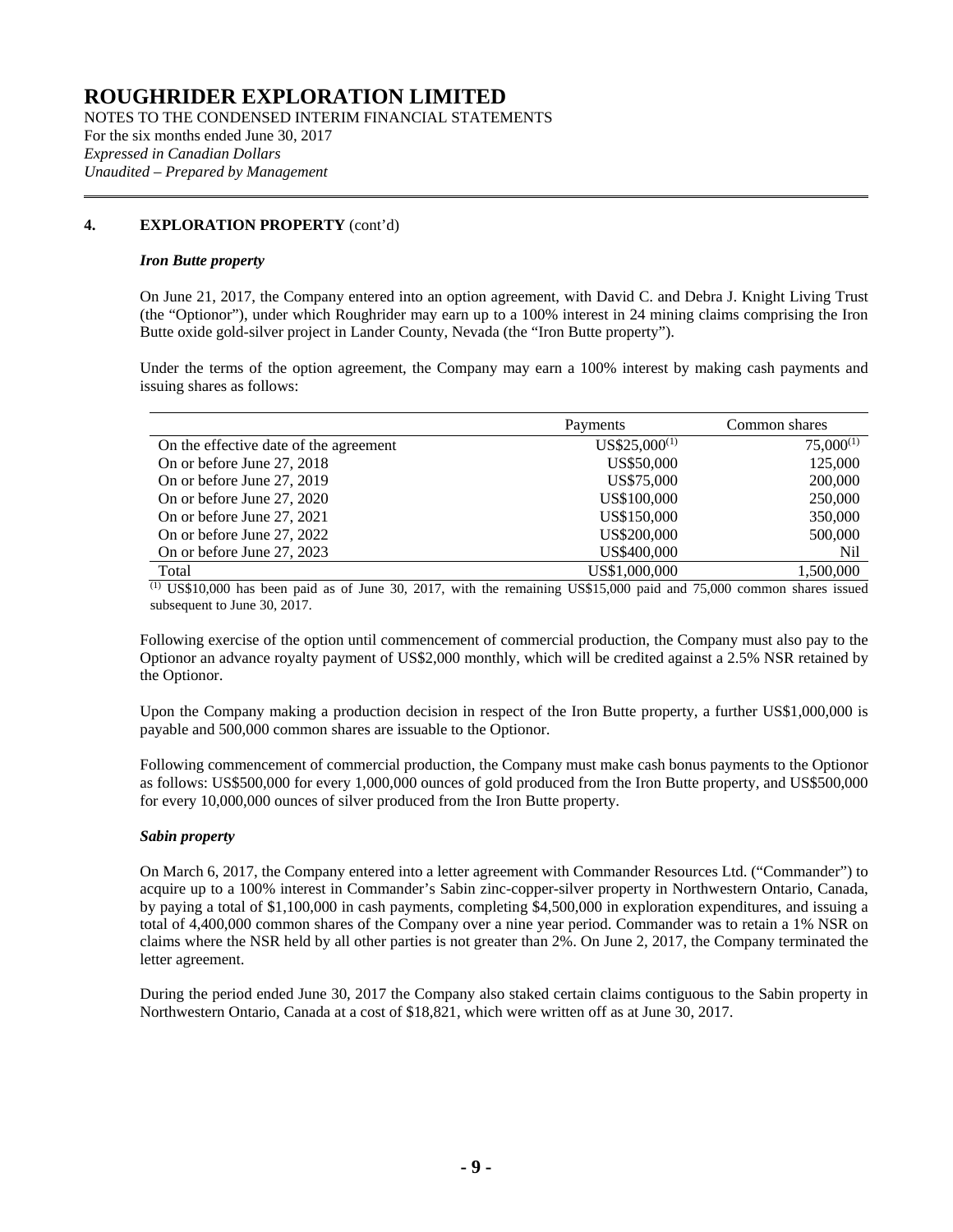NOTES TO THE CONDENSED INTERIM FINANCIAL STATEMENTS For the six months ended June 30, 2017 *Expressed in Canadian Dollars Unaudited – Prepared by Management*

#### **[4.](#page-7-0) EXPLORATION PROPERTY** (cont'd)

#### **b. Exploration expenses**

The Company incurred the following exploration expenditures during the six months ended June 30, 2017 and 2016:

|                       | June 30,  |    | June 30, |
|-----------------------|-----------|----|----------|
|                       | 2017      |    | 2016     |
|                       |           |    |          |
| Assays                | \$<br>641 | -S |          |
| Geological consulting | 2,684     |    |          |
| Geological survey     | 7,151     |    | 46,646   |
| Materials             | 278       |    |          |
| Meals                 | 398       |    |          |
| Personnel time        |           |    | 39,919   |
| Travel                | 3,340     |    |          |
| Total                 | 14,492    |    | 86,565   |

#### **5. FLOW THROUGH PREMIUM LIABILITY**

On December 30, 2016, the Company completed a flow-through private placement of 5,101,000 flow-through shares at a price of \$0.06 per share for gross proceeds of \$306,060. A \$51,010 flow-through share premium liability was recorded pursuant to this financing. Upon incurring qualifying expenditures of \$28,219 for the period ended June 30, 2017, the flow-through share premium liability was partially extinguished, and a recovery of this liability was recorded in the Statements of Loss and Comprehensive Loss, in the amount of \$2,415 (June 30, 2016 - \$10,821).

#### **6. CAPITAL STOCK**

#### **Authorized:**

Unlimited common shares with no par value and unlimited preferred shares with no par value.

#### **Issuances**

On February 2, 2016, the Company completed a private placement of 1,035,147 common shares at a price of \$0.07 per share for gross proceeds of \$72,460. Each unit consisted of one common share and one warrant. Each whole warrant entitles the holder to purchase one common share at a price of \$0.12 per share until February 1, 2018. The Company paid cash finder's fees of \$3,000 and issued 42,857 finder's warrants valued at \$1,300. The finder's warrants have the same terms as the warrants bundled in the units. The Company incurred additional costs of \$1,619 in connection with this financing.

On May 30, 2016, the Company acquired additional exploration property in exchange for the issuance of 75,000 shares valued at \$9,000 and a 2% NSR royalty on the property. The NSR may be reduced to 1% by the payment of \$500,000 within six months of publishing a feasibility study incorporating the area covered by the licences. The Company incurred additional costs of \$534 in connection with this acquisition.

On August 30, 2016, the Company made a share payment to Kivalliq of 1,969,828 shares which was due under the Genesis property option agreement described in Note 4. These shares were issued at a price of \$0.09 for a total value of \$177,285.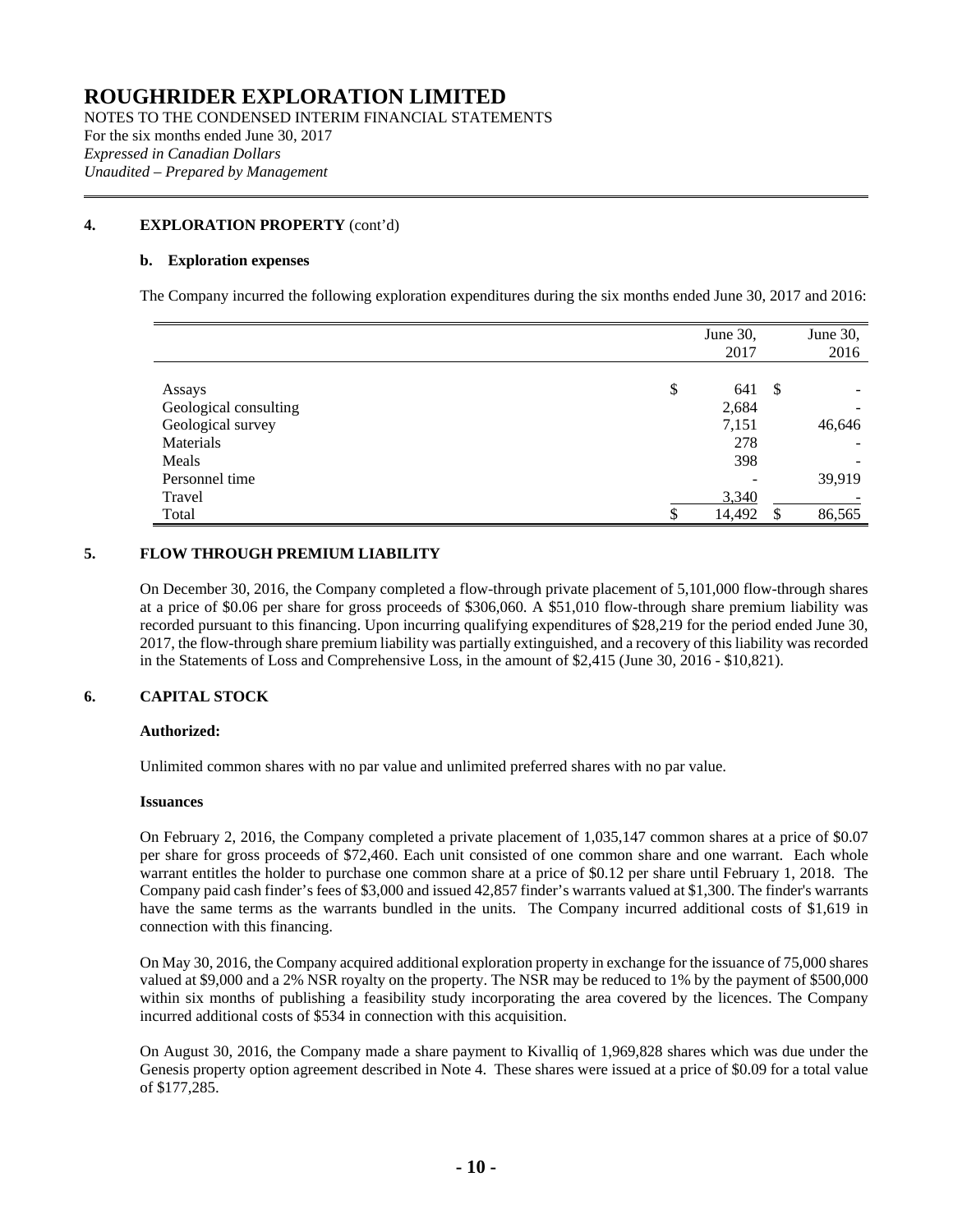NOTES TO THE CONDENSED INTERIM FINANCIAL STATEMENTS For the six months ended June 30, 2017 *Expressed in Canadian Dollars Unaudited – Prepared by Management*

#### **6. CAPITAL STOCK** (cont'd)

#### **Issuances** (cont'd)

On December 30, 2016, the Company closed the first tranche of a flow-through private placement of 5,101,000 flowthrough units (the "FT Units") at a price of \$0.06 per FT Unit for aggregate proceeds of \$306,060 and an aggregate of 5,150,000 non-flow-through common shares (the "Non-FT Shares") at a price of \$0.05 per Non-FT Share for aggregate proceeds of \$257,500. The FT Units consist of one flow-through common share and one half of one share purchase warrant. Each whole warrant entitles the holder to purchase one non-flow-through common share at a price of \$0.10 per common share until December 30, 2018. The Company paid cash finder's fees of \$14,704 and issued 245,070 finder's warrants with a Black-Scholes valuation of \$6,684. The finder's warrants have the same terms as the warrants bundled in the units. The Company incurred additional costs of \$22,963 in connection with this financing.

On January 5, 2017, the Company closed the final tranche of the non-brokered private placement financing and issued 200,000 additional non-flow through shares ("Non-FT Shares") at a price of \$0.05 per Non-FT Share for proceeds of \$10,000. The Company incurred additional costs of \$321 in connection with this financing.

#### **Escrowed shares**

As at June 30, 2017, the Company has 486,000 shares held in escrow (June 30, 2016 – 1,458,000). Tranches of 15% (486,000 shares each) were released on January 16, 2015, July 16, 2015, January 16, 2016 and July 16, 2016 and January 16, 2017. The final tranche of 15% was released on July 16, 2017.

#### **Stock options**

The Company has established a share purchase option plan whereby the Board of Directors may grant options to directors, officers, employees or consultants. The goal of this plan is to more closely align the interests of optionholders with the interests of shareholders.

The Company has been authorized by its shareholders to grant stock options numbering up to ten percent (10%) of the number of common shares issued and outstanding. Under the plan, the exercise price of each option shall be determined by the directors but will in no event be less than the discount market price for the common shares. Stock options granted are subject to a maximum term of 10 years and vest at the discretion of the Board of Directors. Options granted to consultants performing investor relations activities shall vest over a minimum of 12 months with no more than one quarter of such options vesting in any 3 month period.

Details of stock option activity are as follows:

|                                    | Number of options | Weighted average<br>exercise price |
|------------------------------------|-------------------|------------------------------------|
| Outstanding, December 31, 2015     | 1,950,000         | \$0.22                             |
| Granted                            | 450,000           | \$0.10                             |
| Outstanding, December 31, 2016 and |                   |                                    |
| June 30, 2017                      | 2,400,000         | \$0.20                             |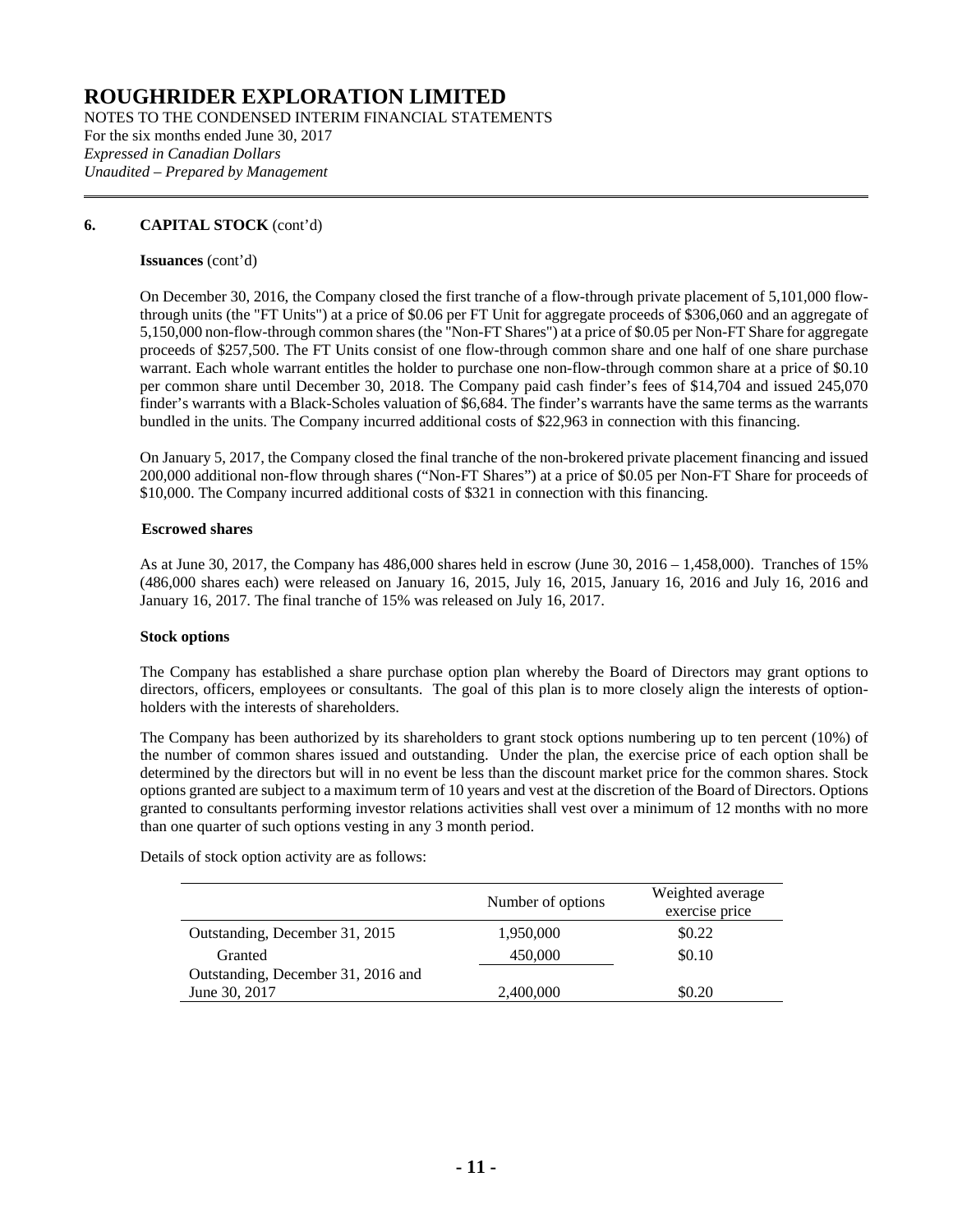NOTES TO THE CONDENSED INTERIM FINANCIAL STATEMENTS For the six months ended June 30, 2017 *Expressed in Canadian Dollars Unaudited – Prepared by Management*

#### **6. CAPITAL STOCK** (cont'd)

#### **Stock options** (cont'd)

The following table summarizes information about stock options outstanding and exercisable to directors, officers, employees and consultants as at June 30, 2017:

| Grant date    | Expiry date                                 | Exercise<br>price | Number of options<br>outstanding and<br>exercisable | Remaining<br>contractual life |
|---------------|---------------------------------------------|-------------------|-----------------------------------------------------|-------------------------------|
| Aug. 7, 2014  | Aug. 7, 2019                                | \$0.22            | 1,950,000                                           | $2.10$ years                  |
| Feb. 1, 2016  | Feb. 1, 2021                                | \$0.12            | 250,000                                             | 3.59 years                    |
| Dec. 20, 2016 | Dec. 20, 2021                               | \$0.07            | 200,000                                             | 4.48 years                    |
|               | Weighted average remaining contractual life |                   |                                                     | 2.46 years                    |

The fair values of stock options granted were calculated using the Black-Scholes Option Pricing Model, based on the following weighted average assumptions:

|                                 | June 30, 2017 | December 31, 2016 |
|---------------------------------|---------------|-------------------|
| Exercise price                  |               | \$0.10            |
| Average risk-free interest rate |               | 0.88%             |
| Expected dividend yield         |               | $0.00\%$          |
| Expected stock price volatility |               | 120.74%           |
| Expected life                   |               | 5.00 years        |
| Value per option                |               | \$0.047           |

#### **Warrants**

Details of warrant activity are as follows:

|                                    | Number of<br>warrants | Weighted<br>average<br>exercise price |
|------------------------------------|-----------------------|---------------------------------------|
| Outstanding, December 31, 2015     | 7,653,896             | \$0.32                                |
| <b>Issued</b>                      | 3,873,574             | \$0.11                                |
| Expired                            | (603, 420)            | \$0.21                                |
| Outstanding, December 31, 2016 and |                       |                                       |
| June 30, 2017                      | 10,924,050            | \$0.25                                |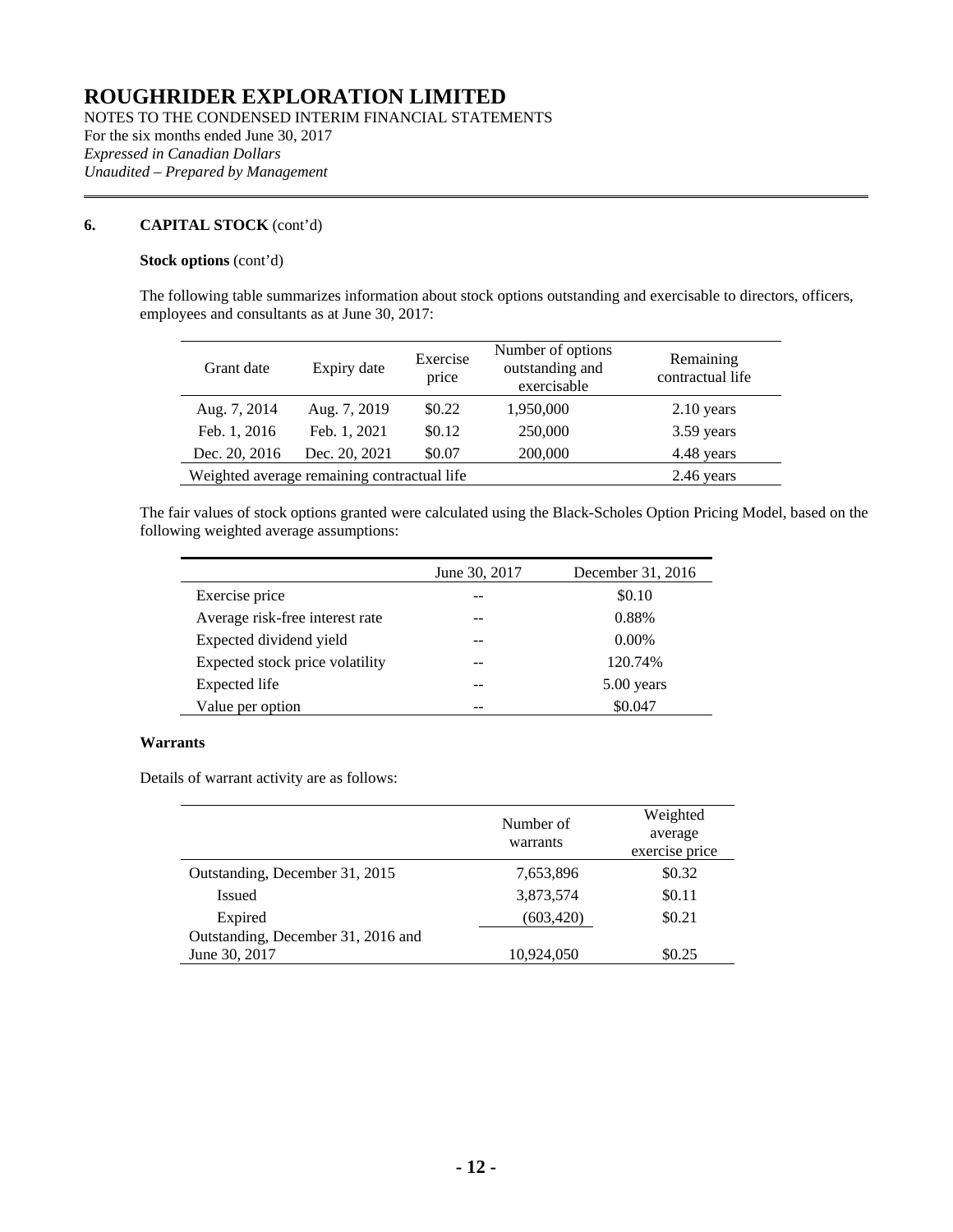NOTES TO THE CONDENSED INTERIM FINANCIAL STATEMENTS For the six months ended June 30, 2017 *Expressed in Canadian Dollars Unaudited – Prepared by Management*

#### **6. CAPITAL STOCK** (cont'd)

#### **Warrants** (cont'd)

As at June 30, 2017, the outstanding stock purchase warrants were as follows:

| Expiry date                                  | Exercise price | Number of warrants | Remaining<br>contractual life |
|----------------------------------------------|----------------|--------------------|-------------------------------|
| July 16, 2017                                | \$0.35         | $6,264,226^{(1)}$  | $0.04$ years                  |
| December 31, 2017                            | \$0.12         | $786,250^{(2)}$    | $0.50$ years                  |
| February 1, 2018                             | \$0.12         | $1,078,004^{(3)}$  | $0.59$ years                  |
| December 30, 2018                            | \$0.10         | $2,795,570^{(4)}$  | $1.50$ years                  |
| Weighted average remaining contractual life: |                |                    | $0.75$ years                  |

 $(1)$  expired unexercised subsequent to June 30, 2017

 $(2)$  67,500 of which are finder's warrants

 $(3)$  42,857 of which are finder's warrants

 $(4)$  245,070 of which are finder's warrants

The fair values of the finder's warrants issued were calculated using the Black-Scholes Option Pricing Model, based on the following weighted average assumptions:

|                                 | June 30, 2017 | December 31, 2016 |
|---------------------------------|---------------|-------------------|
| Exercise price                  |               | \$0.10            |
| Average risk-free interest rate |               | 0.76%             |
| Expected dividend yield         |               | $0.00\%$          |
| Expected stock price volatility |               | 110.31%           |
| Expected life                   |               | 2.00 years        |

#### **7. RELATED PARTY TRANSACTIONS**

Related parties and related party transactions impacting the accompanying financial statements are summarized below and include transactions with the following individuals or entities:

#### **Key management personnel:**

Key management personnel are those persons that have the authority and responsibility for planning, directing and controlling the activities of the Company, directly or indirectly. Key management includes executive and nonexecutive members of the Company's Board of Directors, a corporate officer and a vice president. During the six months ended June 30, 2017, an officer and a vice president of the Company were paid compensation of \$107,500 (2016 - \$132,000) which is included in salaries, marketing and exploration expenses, and non-executive members of the Company's Board of Directors received no cash compensation or stock options. During the six months ended June 30, 2016, 250,000 stock options were granted to one director.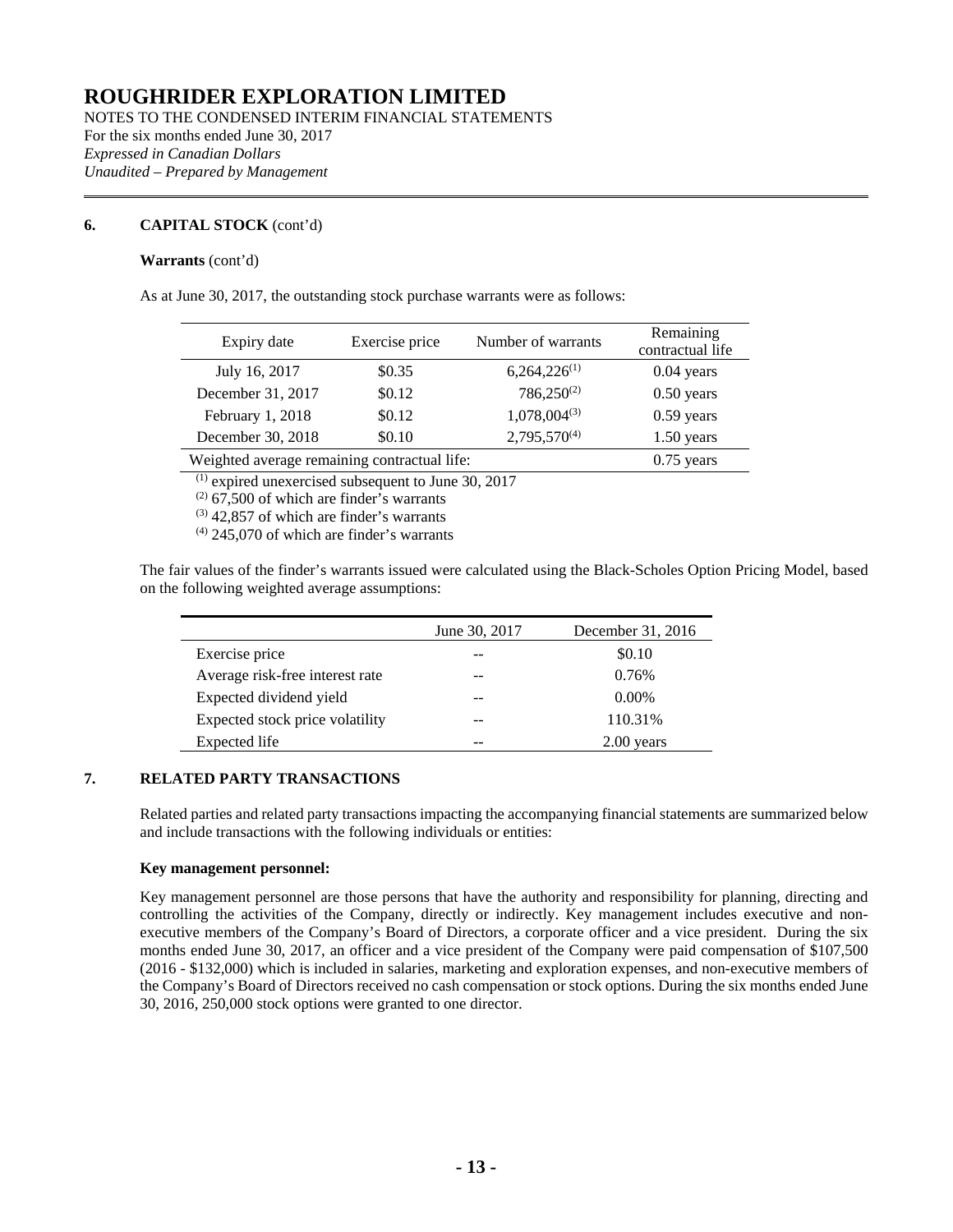NOTES TO THE CONDENSED INTERIM FINANCIAL STATEMENTS For the six months ended June 30, 2017 *Expressed in Canadian Dollars Unaudited – Prepared by Management*

#### **7. RELATED PARTY TRANSACTIONS** (cont'd)

#### **Other related parties:**

During the six months ended June 30, 2017:

- a) Legal services valued at \$44,529 (2016 \$8,000) were received from a law firm for which one of the directors of the Company is a partner, and
- b) Administrative services valued at \$8,280 (2016 \$Nil) were received from a company owned by a director and officer of the Company.
- c) Accounting services valued at \$22,500 (2016 \$Nil) were received from a company in which the Chief Financial Officer is an associate.

As at June 30, 2017, the Company owed \$61,143 (2016 – \$39,000) to related parties, which is included in accounts payable and accrued liabilities.

#### **8. CAPITAL DISCLOSURES**

The Company manages its common shares, options and warrants as capital, each components of shareholders' equity. As at June 30, 2017, the Company's shareholders' equity was \$1,288,653. As the Company is an exploration-stage mining company, its principal source of funds is from the issuance of common shares (See Note 1). When managing the capital structure, the Company's competing objectives are to minimize the number of shares issued and to raise sufficient capital to both safeguard its ability to continue as a going concern, and to execute near-term exploration objectives. The Company has not established any quantitative capital management criteria as the competing objectives require subjective analysis.

The Company is not subject to any externally imposed capital requirements.

#### **9. FINANCIAL INSTRUMENTS AND RISK MANAGEMENT**

#### **Financial risk factors**

The Company's risk exposures and the impact on the Company's financial statements are summarized below.

#### *Credit risk*

Financial instruments that potentially subject the Company to a significant concentration of credit risk consist primarily of cash and cash equivalents. The Company limits its exposure to credit loss by placing its cash with a major Canadian bank. The Company's only significant receivable at June 30, 2017 relates to a sales tax refund from the Government of Canada, who is not considered a default risk.

#### *Liquidity risk*

All of the Company's current financial liabilities are anticipated to mature within the next fiscal period. The Company intends to settle these with funds from its positive working capital position.

#### *Market risk*

Market risk is the risk of loss that may arise from changes in market factors such as interest rates, commodity prices, equity prices, and foreign currency fluctuations.